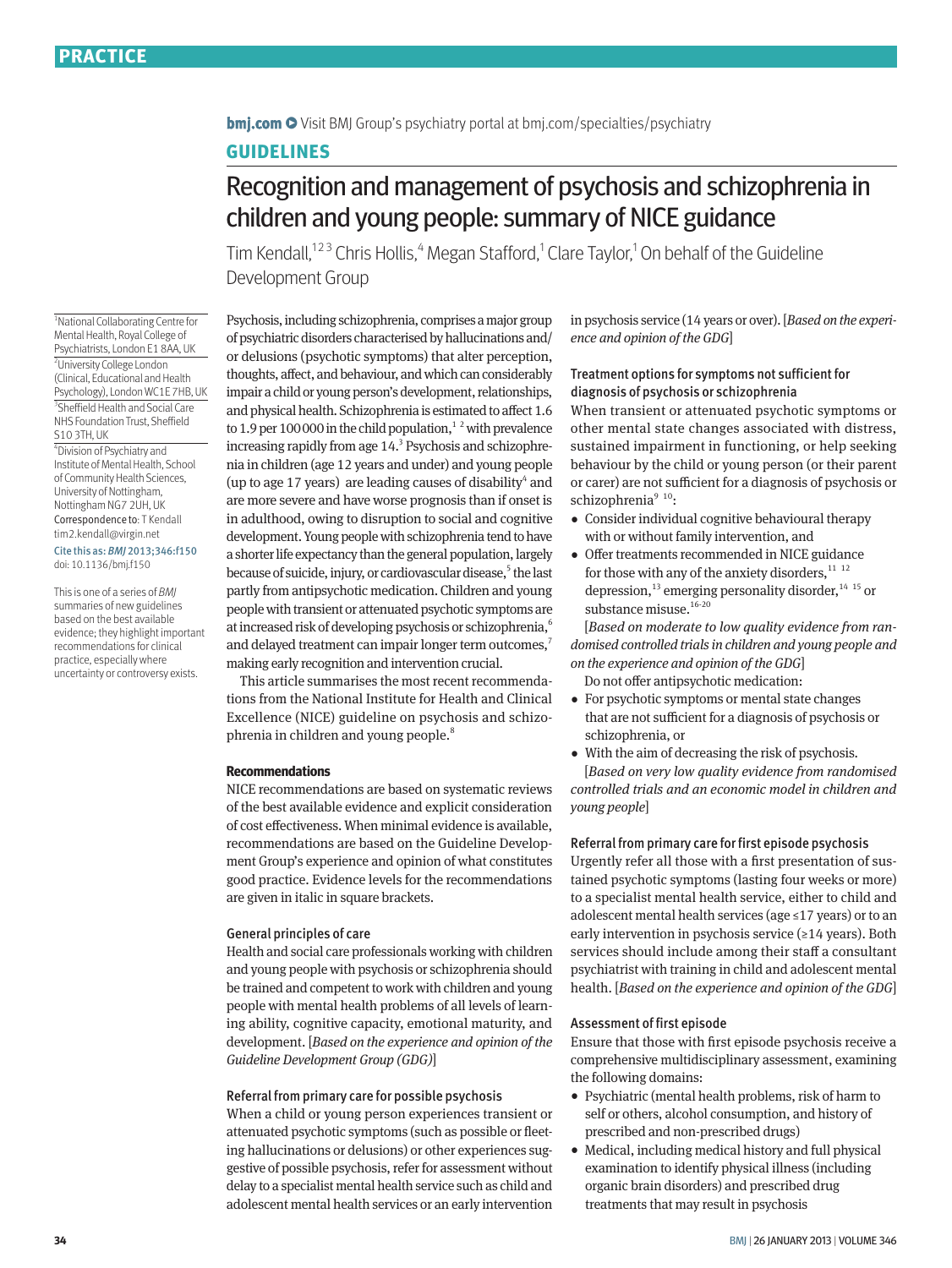

# **bmj.com**

Previous articles in this series

**•** Ectopic pregnancy and miscarriage: summary of NICE guidance

(*BMJ* 2012;345:e8136) **• Assessment and** 

management of psoriasis: summary of NICE guidance

(*BMJ* 2012;345:e6712) **•** Diagnosis of active and latent tuberculosis: summary of NICE guidance (*BMJ* 2012;345:e6828) **•** Prevention and management of neutropenic sepsis in patients with cancer: summary of NICE guidance (*BMJ* 2012;345:e5368) **•** Diagnosis and management of headaches in young

people and adults: summary of NICE guidance (*BMJ* 2012;345: e5765)

•  Psychological and psychosocial (including social networks, relationships, and history of trauma)

- •  Developmental (social, cognitive, and motor development and skills, including coexisting neurodevelopmental conditions)
- •  Physical health and wellbeing (including weight and height, and information about smoking, diet, exercise, and sexual health)
- Social (accommodation; culture and ethnicity; leisure activities and recreation; and carer responsibilities‑ —for example, of parents or siblings)
- •  Educational and occupational (attendance at school or college, educational attainment, employment, and functional activity)
- •  Economic (family's economic status). [*Based on the experience and opinion of the GDG*]

## **Treatment options for first episode psychosis**

Offer oral antipsychotic medication in conjunction with psychological interventions (family intervention with individual cognitive behavioural therapy). [*Based on high quality evidence from randomised controlled trials conducted in adults and an economic model using adult data from NICE's adult schizophrenia guideline*<sup>21</sup> *and on the experience and opinion of the GDG*]

If the child or young person and their parents or carers wish to try psychological interventions (family intervention with individual cognitive behavioural therapy) alone (without antipsychotic medication), advise that psychological interventions are more effective when delivered in conjunction with antipsychotic medication. If the child or young person and their parents or carers still wish to try psychological interventions alone, then offer family intervention with individual cognitive behavioural therapy. Agree a time limit (one month or less) for reviewing treatment options, including introducing antipsychotic medication. Continue to regularly monitor symptoms, level of distress, impairment, and level of functioning, including educational engagement and achievement. [*Based on high quality evidence from randomised controlled trials conducted in adults and an economic model using adult data from NICE's adult schizophrenia guideline*<sup>21</sup> *and on the experience and opinion of the GDG*]

## Choice of antipsychotic medication

This choice should be made by the parents or carers of younger children, or jointly with the young person and their parents or carers, and healthcare professionals. Provide age appropriate information and discuss the likely benefits and possible side effects of each drug, including:

- Metabolic (including weight gain and diabetes)
- •  Extrapyramidal (including akathisia, dyskinesia, and dystonia)
- •  Cardiovascular (including prolonging the QT interval)
- Hormonal (including increasing plasma prolactin)
- •  Other (including unpleasant subjective experiences). [*Based on low to very low quality evidence from ran-*

*domised controlled trials and observational studies conducted in children and young people; on high quality evidence from randomised controlled trials conducted in adults from NICE's adult schizophrenia guideline*,<sup>21</sup> and on *the experience and opinion of the GDG*]

## How to use oral antipsychotic medication

Before starting antipsychotic medication, undertake and record the following baseline investigations:

- Weight and height (both plotted on a growth chart)
- •  Waist and hip circumference
- •  Pulse and blood pressure
- Fasting blood glucose, glycated haemoglobin (HbA<sub>1c</sub>), blood lipid profile, and prolactin levels
- •  Assessment of any movement disorders
- •  Assessment of nutritional status, diet, and level of physical activity.

[*Based on low to very low quality evidence from randomised controlled trials and observational studies conducted in children and young people; on high quality evidence from randomised controlled trials conducted in adults from NICE's adult schizophrenia guideline*,<sup>21</sup> and on *the experience and opinion of the GDG*]

Monitor and record the following regularly and systematically throughout treatment, but especially during titration:

- Efficacy, including changes in symptoms and behaviour
- Side effects of treatment, taking into account overlap between certain side effects and clinical features of schizophrenia (for example, the overlap between akathisia and agitation or anxiety)
- •  The emergence of movement disorders
- •  Weight, weekly for the first six weeks, then at 12 weeks, and then every six months (plotted on a growth chart)
- Height every six months (plotted on a growth chart)
- •  Waist and hip circumference every six months (plotted on a centile chart)
- •  Pulse and blood pressure (plotted on a centile chart) at 12 weeks and then every six months
- Fasting blood glucose,  $HbA_{1c}$ , blood lipids, and prolactin levels at 12 weeks and then every six months
- •  Adherence
- •  Physical health.

The secondary care team should maintain responsibility for monitoring physical health and the effects of antipsychotic medication for at least the first 12 months or until the condition has stabilised. Thereafter, the responsibility for this monitoring may be transferred to primary care under shared care arrangements. [*Based on the experience and opinion of the GDG, which was informed by low to very low quality evidence from randomised controlled trials and observational studies conducted in children and young people and on high quality evidence from randomised controlled trials conducted in adults from NICE's adult schizophrenia guideline*<sup>21</sup>]

#### How to deliver psychological interventions

When delivering psychological interventions take into account the child or young person's developmental level, emotional maturity, and cognitive capacity, including any learning disabilities, sight or hearing problems, or delays in language development. [*Based on the experience and opinion of the GDG*] Family intervention should:

- 
- •  Include the child or young person, if practical
- •  Be carried out for between three months and one year
- •  Include at least 10 planned sessions
- •  Take account of the whole family's preference for either single-family intervention or multi-family group intervention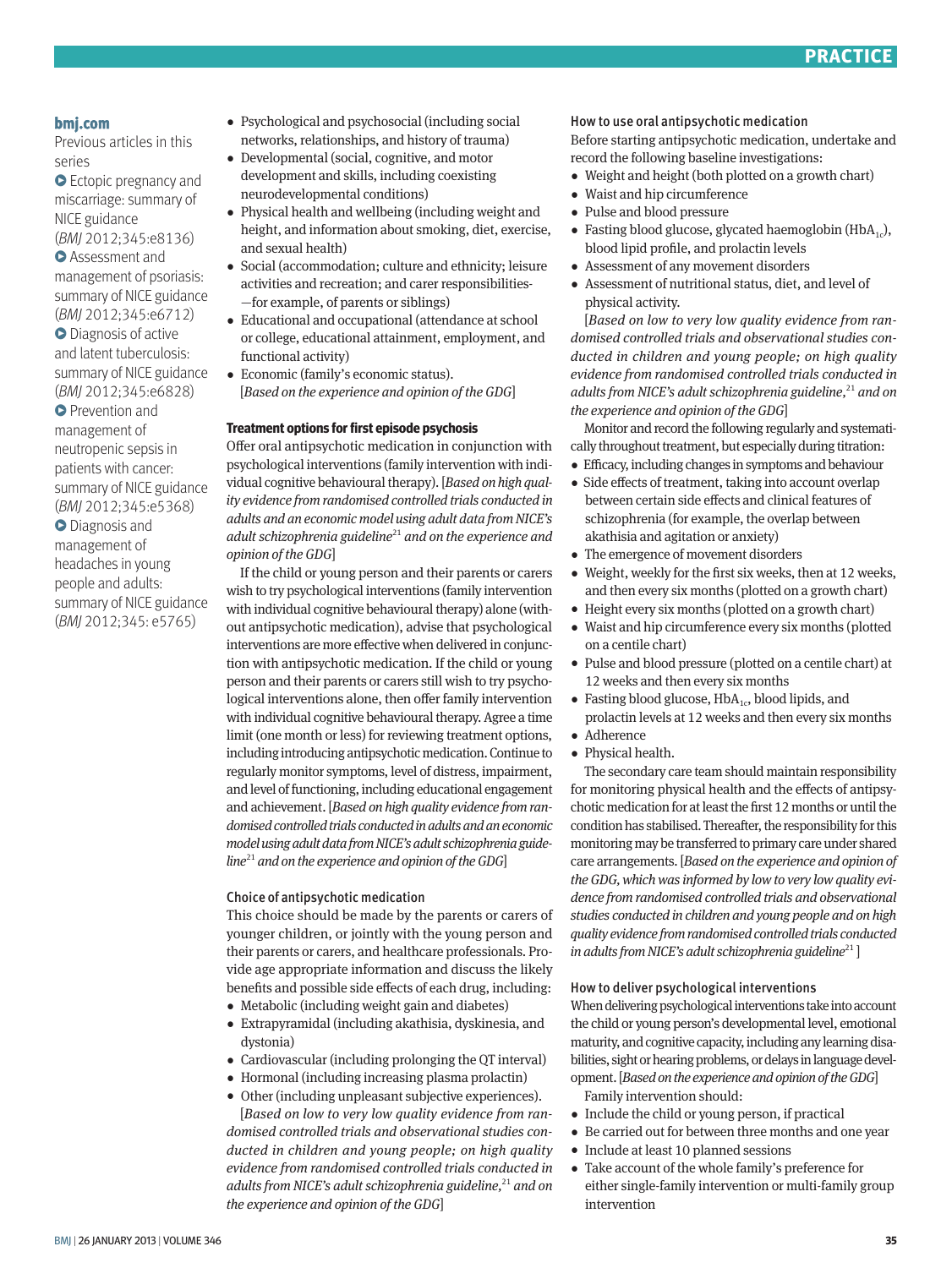## FURTHER INFORMATION ON THE GUIDANCE

Several areas of inconsistent practice prompted the development of this guideline.22 The guideline is clear that children and young people, who are at high risk but do not meet criteria<sup>9 10</sup> for diagnosis of a psychotic disorder, should not be offered antipsychotic medication with the aim of preventing transition to psychosis. This recommendation aims to reduce the potential adverse effects of exposure to antipsychotic medication where there is no established benefit. Interventions for this group should be targeted at reducing distress (including family intervention, individual cognitive behavioural therapy, and other evidence based treatments for coexisting conditions, such as anxiety, depression, and substance misuse).

Provision of and access to interventions, especially family intervention and cognitive behavioural therapy, may also be inconsistent.<sup>23</sup> For most parts of England and Wales provision is usually poor. It is hoped that the children and young people's project "Improving Access to Psychological Therapies (IAPT)"—which aims to provide more psychological therapists to deliver interventions for children and young people in the English NHS—will go some way to alleviating this shortfall. But for this to be achieved, IAPT therapists would have to be fully integrated into the CAMHS multidisciplinary teams and would require specific training in cognitive behavioural therapy for psychosis and schizophrenia.

In addition, children and young people with psychosis and schizophrenia have inconsistent access to education and employment, which the guideline seeks to improve, and services vary considerably in their provision of help with either of these.

There is considerable variation in prescribing of antipsychotic drugs in children and young people<sup>24</sup> and also in monitoring and physical examination in relation to risk of rapid weight gain and metabolic syndrome.<sup>25</sup> The guideline provides clear recommendations on the physical monitoring of antipsychotic medication and advises establishing shared care arrangements with primary care to resolve problems with prescribing and physical monitoring.

Integration between mental health and social services is highly variable, which is especially problematic for this group of children and young people, for whom opportunities for social integration, employment, and access to disability allowance, unemployment benefits, and other financial supports can be crucial to developing any form of independence.

#### **Methods**

This guideline was developed by the National Collaborating Centre for Mental Health using NICE guideline methods (http://publications.nice.org. uk/the-guidelines-manual-pmg6). A multidisciplinary team of healthcare professionals from psychiatry, psychology, paediatrics, general practice, and nursing and service user and carer representatives was established as the Guideline Development Group (GDG) to review the evidence and develop the subsequent recommendations. The guideline then went through an external consultation with stakeholders. The GDG considered the stakeholders' comments, re-analysed the data where necessary, and modified the guideline as appropriate.

NICE has produced three different versions of the guideline: a full version; a summary version known as the "NICE guideline"; and a version for children and young people with psychosis and schizophrenia, their parents and carers, and the public (see NICE website).

## Areas for future research

- The long term outcomes for children and young people with attenuated or transient psychotic symptoms suggestive of a developing psychosis
- The clinical and cost effectiveness of:
	- Omega-3 fatty acids in the treatment of children and young people considered to be at high risk of developing psychosis
	- Family intervention combined with individual cognitive behavioural therapy in the treatment of children and young people considered to be at high risk of developing psychosis, and their parents or carers
	- Psychological intervention alone, compared with antipsychotic medication alone and with psychological intervention and antipsychotic medication combined, in young people with first episode psychosis
- The clinical effectiveness of clozapine for children and young people with schizophrenia with symptoms unresponsive to antipsychotic medication and psychological treatment combined
- The most effective management strategy to prevent the development of excessive weight gain and metabolic syndrome associated with the use of antipsychotic medication in children and young people
- •  Take account of the relationship between the parent or carer and the child or young person
- •  Have a specific supportive, educational, or treatment function and include negotiated problem solving or crisis management work.

[*Based on the experience and opinion of the GDG, which was informed by high quality evidence from randomised controlled trials conducted in adults from NICE's adult*  schizophrenia guideline<sup>21</sup>]

Cognitive behavioural therapy should be delivered on a one to one basis over at least 16 planned sessions (although longer may be needed) and should:

- •  Follow a treatment manual (adapting the approach to suit the age and developmental level of the child or young person) so that:
	- They can establish links between their thoughts, feelings, or actions and their current or past symptoms, and/or functioning
	- The re-evaluation of their perceptions, beliefs, or reasoning relates to the target symptoms
- •  Also include at least one of the following components: – Normalising, leading to understanding and acceptability of their experience
	- Monitoring their own thoughts, feelings, or behaviours with respect to their symptoms or recurrence of symptoms
- Promoting alternative ways of coping with the target symptom
- Reducing distress
- Improving functioning.

[*Based on the experience and opinion of the GDG, which was informed by high quality evidence from randomised controlled trials conducted in adults from NICE's adult schizophrenia guideline*<sup>21</sup>]

# Treatment of subsequent acute exacerbation or recurrence of psychosis or schizophrenia

Offer oral antipsychotic medication in conjunction with psychological interventions (family intervention with individual cognitive behavioural therapy). [*Based on high quality evidence from randomised controlled trials conducted with adults and an economic model using adult data and on the experience and opinion of the GDG*]

Offer family intervention to all families of children and young people with psychosis or schizophrenia, particularly for preventing and reducing relapse. Start this either during the acute phase or later, including in inpatient settings. [*Based on high quality evidence from randomised controlled trials conducted in adults from NICE's adult schizophrenia guideline*<sup>21</sup> *and on the experience and opinions of the GDG*]